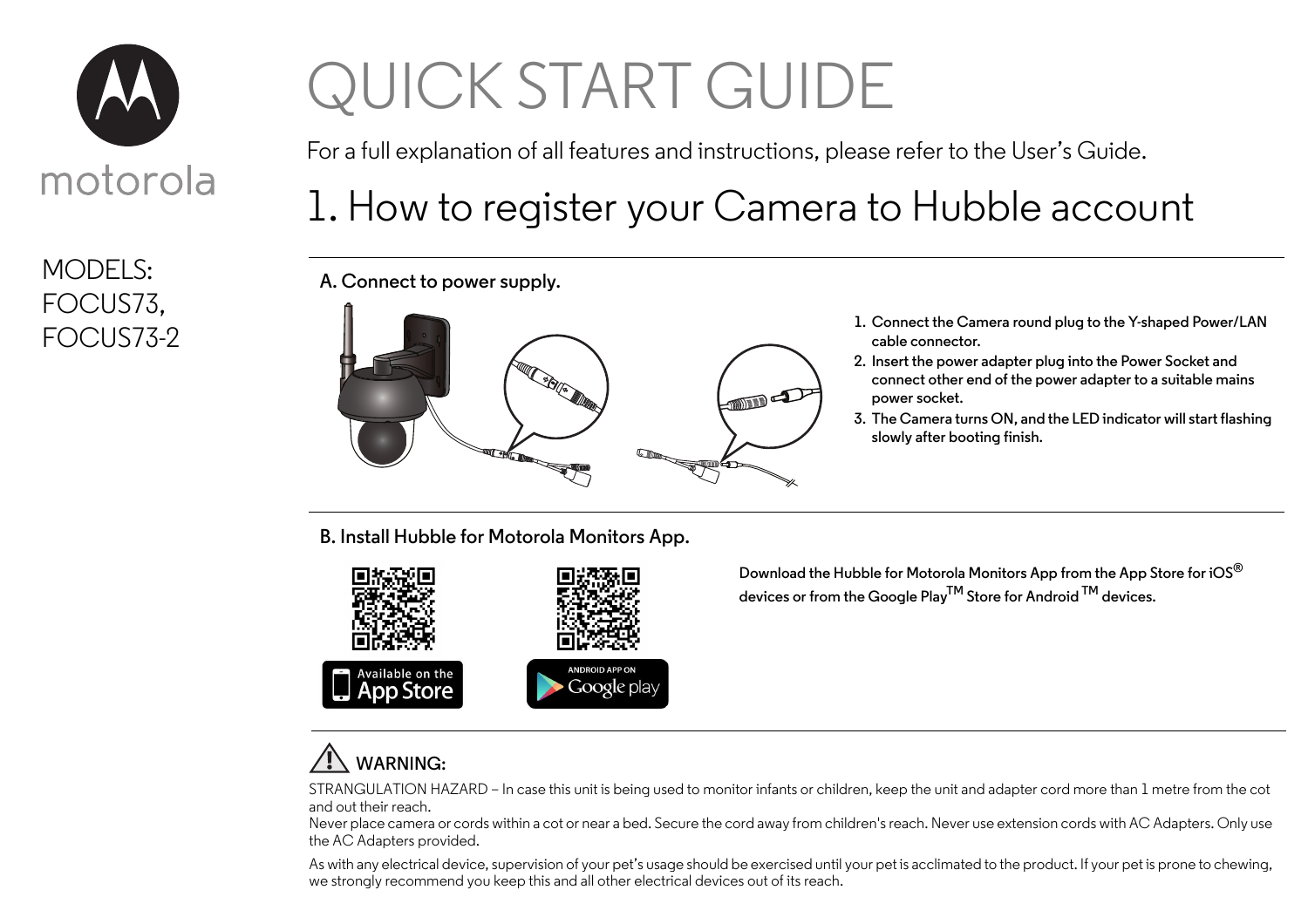#### **C. View on Compatible Smartphones, Tablets and Computers.**



- **1. Run the Hubble for Motorola Monitors App**  $\bullet$  **hubble on smartphones or tablets.**
- **2. Follow the in-app instructions to create your Hubble for Motorola Monitors account.**
- **3. Log in to your account on your compatible smartphone, tablet or via www.hubbleconnected.com/motorola/login on your PC to access your live camera stream.**

**Please take note of the following minimum system requirements:** *Smartphones/Tablets: iOS 7, Android™ 4.2 PC (if used for viewing): Windows® 7, Mac OS® 10.7, Chrome™ 24, Internet Explorer® 9, Safari® 6, Firefox® 18, Adobe® Flash® 15, Java™ 7*

# 2. How to mount your Camera on the wall

#### **A. Fixing Mounting Plate on the wall.**



- **1. Mark the position of the screw holes on the wall.**
- **2. Drill 4 holes and hammer the drywall plugs (included) into the holes as needed.**
- **3. Fasten the mounting plate on the wall with the 4 Philips head screws (provided).**

#### **B. Hanging the Camera unit on the Mounting Plate.**



**Place the 4 mounting slots of the camera base on to 4 catches on the mounting plate. Make sure the unit sits firmly on the mounting plate with the center holes of 2 parts lined up.**